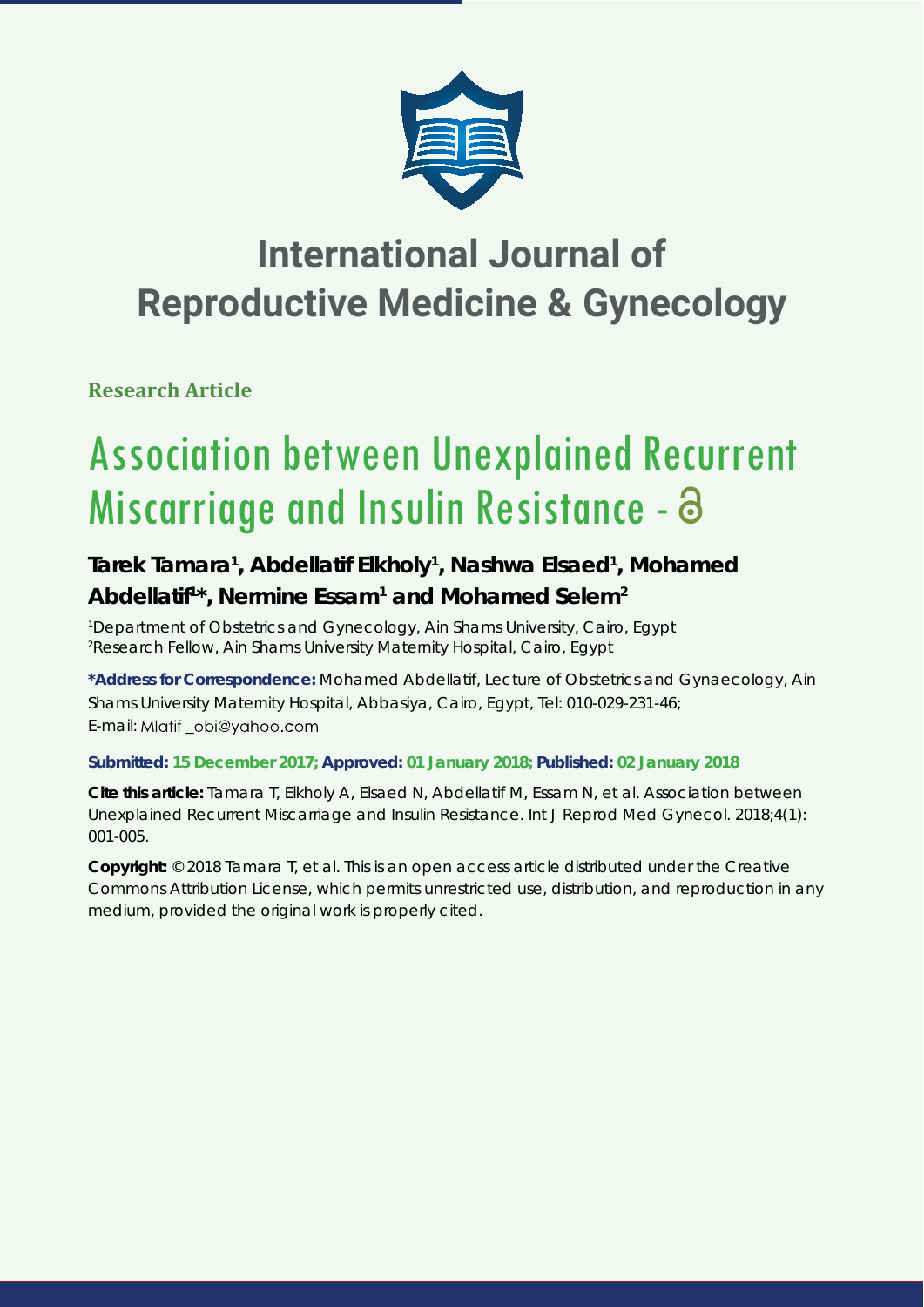# **ABSTRACT**

**Methods:** The current case-control study was conducted at Ain Shams University Maternity Hospital. The study included two groups of women: group A, including pregnant women with a history of unexplained recurrent miscarriage; and group B, including control pregnant women with no prior miscarriage. Women included in either group were at their first trimester of pregnancy (6-13 weeks of gestation). For all included women, 3-hour oral glucose test was performed. Serum insulin levels were measured at the same times. Markers of insulin resistance, including HOMA-IR, HOMA-B, AUCG and AUCI were calculated.

Results: There were no significant differences between women of both groups regarding HOMA-IR and HOMA-B. The mean values of AUCG and AUCI were, however, significantly higher in women of group A when compared to group B.

**Keywords:** Recurrent Pregnancy Loss; Insulin Resistance

# **INTRODUCTION**

Recurrent early miscarriage was traditionally described as three or more clinically diagnosed consecutive pregnancy losses prior to the 20th gestational week [1]. Since similar etiologic factors have been identified between two or three pregnancy losses has been detected in recent years, investigation of the couple for the etiology is currently sought for, after two consecutive pregnancy losses [2]. The incidence of two or three subsequent miscarriages is 2% and 0.3-1%, respectively [3]. The list of etiologies for recurrent miscarriage includes a number of chromosomal, anatomical, endocrine, infectious, immunologic factors. Nevertheless, the underlying cause is not infrequently identifiable in most of cases [4]. Glycemic control and insulin sensitivity are of the most important factors in reproductive pathophysiology. Impaired glucose tolerance, diabetes mellitus and Insulin Resistance (IR) have been long known to be lined to adverse reproductive outcomes, including infertility, miscarriages, and adverse pregnancy outcomes [5]. Several studies have shown a biochemical and clinical association between miscarriage and both poor glycemic control and IR [6]. The aim of the current study is to evaluate association between recurrent early miscarriages and IR in early pregnant women.

#### **Methods**

The current case-control study was conducted at Ain Shams University Maternity Hospital during the period between December 2013 and June 2014. The study protocol was in agreement to the Helsinki declaration of Ethical Medical Research [last updated in South Korea, 2013] and had been approved by the Ethical Research Committee of Obstetrics and Gynecology Department at Ain Shams University. All participating women had to sign informed written consent after thorough explanation of the purpose and procedure of the study. Any participating woman had the right to withdraw from the study without being adversely affected regarding the medical service she should have received.

The study included two groups of women: group A, including pregnant women with a history of unexplained recurrent miscarriage; and group B, including control pregnant women with no prior miscarriage. Women included in either group were at their first trimester of pregnancy (6-13 weeks of gestation). Women with history of gestational or pregestational diabetes mellitus, women on medications that might affect glucose metabolism (e.g. metformin), those who were obese (Body Mass Index (BMI)  $\geq 30$  kg/m<sup>2</sup>) or had Polycystic Ovarian Syndrome (PCOS) were not included in the study. Unexplained recurrent miscarriage was defined as two or more failed clinical pregnancies (as documented by ultrasonography or histopathological examination) with no detectable underlying (endocrine, anatomical, chromosomal or immune) cause [7].

All included women were asked to go on a normal diet for 3 days prior to Oral Glucose Tolerance Testing (OGTT). A fast for 8–10 h was required prior to sampling. A venous blood sample was drawn on the following morning from each woman to determine the concentrations of Fasting Glucose (FG) and Fasting Insulin (FI). Women were then asked to drink a mixture of 75 g of pure glucose in 250 ml of water; venous blood samples were drawn after 1, 2, and 3 hours to determine the concentrations of glucose and insulin [8]*.* Glucose concentration was determined using the hexokinase endpoint method; while insulin concentration was determined using the immunoluminescence method. The Immulite2000 Immunoassay Analyzer® [Siemens Healthineers®, Erlangen, Germany] was used along with the necessary reagents. The homeostasis model assessment of insulin resistance index (HOMA-IR) for each subject was calculated as follows: [FI (U/ ml)  $\times$  FG mmol/l)]/22.5. The larger the HOMA-IR, the more severe the degree of Insulin Resistance (IR). HOMA-B, which represents the endocrine function of insulin, is calculated as  $20\times$  FI / (FG-3.5). The Area under the Curve of Glucose (AUCG) is equal to half of the FG plus 1-hour glucose, 2-hour glucose, and half of the 3-hour glucose. The Area under the Curve of Insulin (AUCI) is also computed in this manner for insulin. The ratio AUCI/AUCG represents the rate of AUCI to AUCG; and the higher the rate, the more severe the degree of IR [9]*.*

#### **Sample size justification**

Sample size was calculated, setting the type-1 error  $(\alpha)$  at 0.05 and the power (1-*β*) at 0.80. Data from a previous study [10]*,* showed that mean values of HOMA-IR were  $4.2 \pm 6.3$  and  $1.6 \pm 1.6$  in the recurrent miscarriage and control groups, respectively. Calculation according to these values to find such a difference produced a minimal sample size of 37 cases in each group. Assuming a drop-out ratio of 10%, the sample size will be 40 women in each group.

#### **Statistical methods**

Statistical analysis was performed using SPSS for Windows version 20.0. Difference between two groups was analyzed using independent student's t-test as well as the mean difference and its 95% confidence interval (95% CI). Receiver Operator Characteristics (ROC) curves were constructed for estimating the association between unexplained recurrent miscarriage and measured markers of IR. Significance of association was presented in terms of Area under the Curve (AUC) and its 95% CI. Validity of the association was presented in terms of sensitivity and specificity and their 95% CIs. Significance level was set at 0.05.

## **RESULTS**

Forty women were included as group A [RPL group], along with 40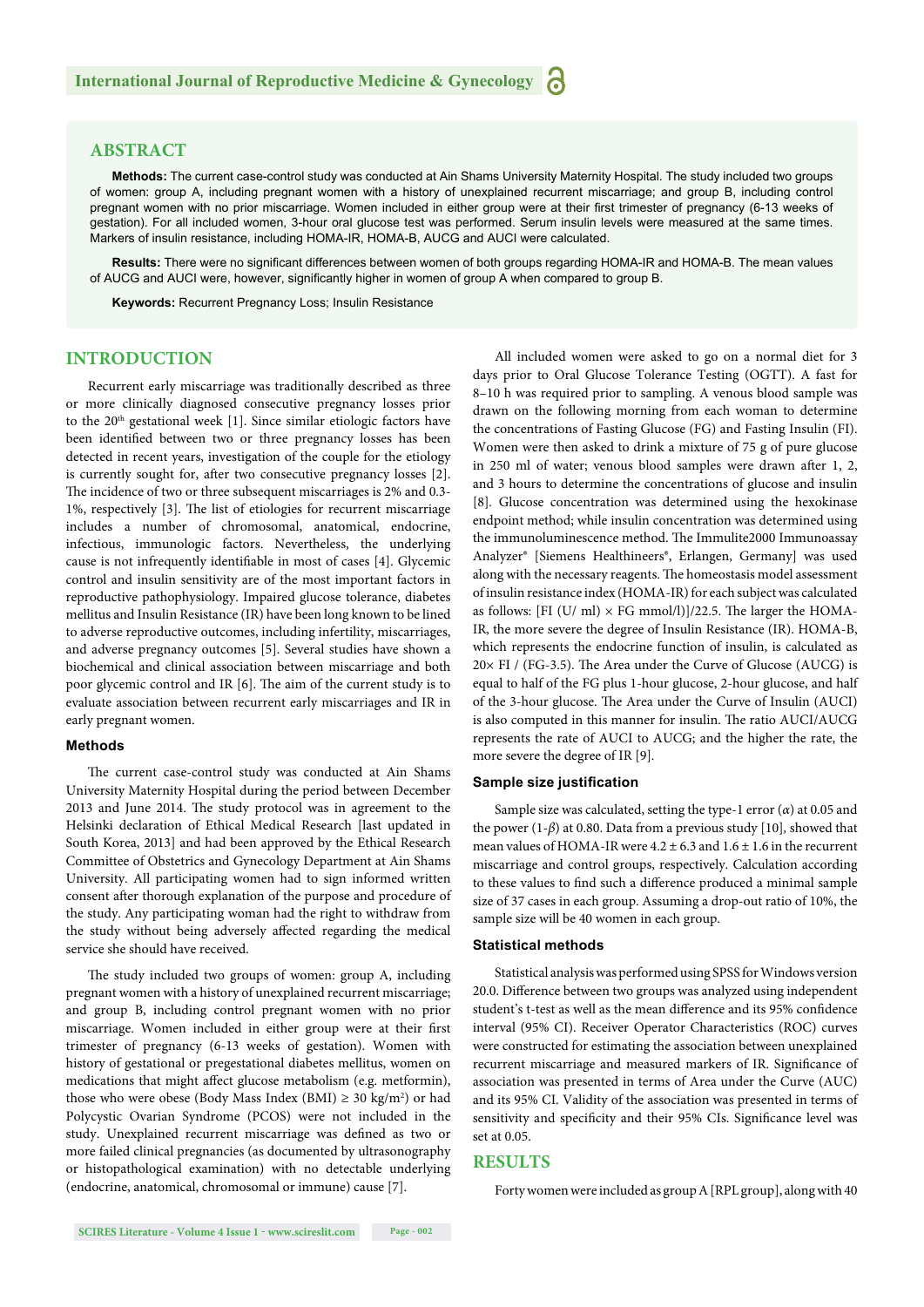# **International Journal of Reproductive Medicine & Gynecology**

women as group B [control group]. The mean age of included women was  $30.4 \pm 4.3$  years (range: 22-39 years). The mean gestational age at recruitment was  $7.3 \pm 0.6$  weeks (range: 6-10 weeks). There were no significant differences between women of both groups regarding the age, BMI and gestational age (table-1).

The mean levels of fasting blood glucose and fasting serum insulin were comparable in both groups. The mean values of 1-hour, 2-hour and 3-hour postprandial levels of blood glucose and serum insulin were, however, significantly higher in women of group A when compared to group B (table 2).

| Table 1: Difference between Groups regarding Demographic Data.      |                                                   |                                                   |                                                                                    |                         |  |  |
|---------------------------------------------------------------------|---------------------------------------------------|---------------------------------------------------|------------------------------------------------------------------------------------|-------------------------|--|--|
|                                                                     | <b>Group A</b><br>[RPL Group]                     | <b>Group B</b><br><b>[Control</b><br>Group]       | MD<br>P<br>(95% CI)                                                                |                         |  |  |
|                                                                     | $(n = 40)$                                        | $(n = 40)$                                        |                                                                                    |                         |  |  |
| Age (years)<br>BMI ( $kg/m2$ )<br><b>Gestational Age</b><br>(weeks) | $30.5 \pm 4.3$<br>$24.9 \pm 4.2$<br>$7.2 \pm 0.8$ | $30.2 \pm 4.3$<br>$25.7 \pm 4.3$<br>$7.5 \pm 0.6$ | $0.3$ (-1.61 to 2.21)<br>$-0.8$ ( $-2.69$ to 1.09)<br>$-0.3$ ( $-0.62$ to $0.02$ ) | 0.756<br>0.403<br>0.615 |  |  |
| BMI body mass index                                                 |                                                   |                                                   |                                                                                    |                         |  |  |

Data presented as mean ± SD

1 Analysis using independent student's t-test

There were no significant differences between women of both groups regarding HOMA-IR and HOMA-B. The mean values of AUCG and AUCI were, however, significantly higher in women of group A. The AUCI/AUCG ratio was slightly higher in women of group A; this latter difference was not statistically significant.

ROC curves for estimating the association between unexplained recurrent miscarriage and measured markers of IR showed that AUCG and AUCI were the only markers significantly associated with unexplained recurrent miscarriage (table 3, figure 1). The difference between area under the curves for both AUCI and AUCG, and other markers of IR was statistically significant. The difference between the two markers (AUCI and AUCG) themselves was, however, not significant (table 4).

## **DISCUSSION**

The current study showed significantly higher postprandial blood levels of glucose and insulin, as well as, significantly higher AUCG and AUCI among women with recurrent miscarriage when compared to their age- and BMI-matched controls. The fasting levels of blood glucose and insulin, along with HOMA-IR and HOMA-B were, however, comparable in both groups of women. This can be explained

|                                | Table 2: Difference between Groups regarding Blood Glucose, Serum Insulin and Markers of Insulin Resistance. |                                             |                                          |                              |                |
|--------------------------------|--------------------------------------------------------------------------------------------------------------|---------------------------------------------|------------------------------------------|------------------------------|----------------|
|                                |                                                                                                              | <b>Group A</b><br>[RPL Group]<br>$(n = 40)$ | Group B<br>[Control Group]<br>$(n = 40)$ | <b>MD</b><br>(95% CI)        | P <sup>1</sup> |
|                                | Fasting                                                                                                      | $4.7 \pm 0.3$                               | $4.7 \pm 0.2$                            | $0.0$ (-0.11 to 0.11)        | 0.999          |
| Glucose<br>(mmol / L)<br>Blood | 1-hour postprandial                                                                                          | $9.0 \pm 1.3$                               | $7.6 \pm 1.0$                            | 1.4 (0.88 to 1.92)           | < 0.001        |
|                                | 2-hour postprandial                                                                                          | $7.5 \pm 1.3$                               | $6.0 \pm 0.8$                            | 1.5 (1.02 to 1.98)           | < 0.001        |
|                                | 3-hour postprandial                                                                                          | $5.8 \pm 1.1$                               | $4.3 \pm 0.8$                            | 1.5 (1.07 to 1.93)           | < 0.001        |
|                                | Fasting                                                                                                      | $6.9 \pm 1.8$                               | $6.4 \pm 2.4$                            | $0.5$ (-0.44 to 1.44)        | 0.295          |
|                                | 1-hour postprandial                                                                                          | $89.4 \pm 15.9$                             | $79.5 \pm 14.9$                          | $9.9(3.04 \text{ to } 16.8)$ | < 0.001        |
|                                | 2-hour postprandial                                                                                          | $77.3 \pm 14$                               | $58.3 \pm 13.5$                          | 19 (12.9 to 25.12)           | < 0.001        |
|                                | 3-hour postprandial                                                                                          | $56.9 \pm 14.2$                             | $31.8 \pm 12$                            | 25.1 (19.2 to 30.9)          | < 0.001        |
| <b>HOMA-IR</b>                 |                                                                                                              | $1.41 \pm 0.41$                             | $1.33 \pm 0.50$                          | $0.08$ (-0.1 to 0.28)        | 0.436          |
| <b>HOMA-B</b>                  |                                                                                                              | $117.46 \pm 43.18$                          | $108.65 \pm 48.22$                       | 8.81 (-11.6 to 29.2)         | 0.392          |
| AUCG (mmol/L*h)                |                                                                                                              | $22.4 \pm 3.1$                              | $18.3 \pm 1.8$                           | 4.1 (2.97 to 5.22)           | < 0.001        |
| AUCI (mIU/L*h)                 |                                                                                                              | $206.5 \pm 48.6$                            | $153.5 \pm 32.5$                         | 53 (34.6 to 71.4)            | < 0.001        |
| <b>AUCI/AUCG</b>               |                                                                                                              | $9.37 \pm 2.52$                             | $8.43 \pm 1.94$                          | 0.94 (-0.06 to 1.94)         | 0.065          |
|                                |                                                                                                              |                                             |                                          |                              |                |

AUCG area under the glucose-time curve

AUCI area under the insulin-time curve

HOMA-B

HOMA-IR homeostasis model assessment of insulin resistance index

Data presented as mean ± SD

1 Analysis using independent student's t-test

|                  | <b>AUC</b><br>(95% CI)             | P       | <b>Best Cutoff Value</b> | <b>Sensitivity</b><br>(95% CI)       | <b>Specificity</b><br>(95% CI)     |
|------------------|------------------------------------|---------|--------------------------|--------------------------------------|------------------------------------|
| <b>HOMA-IR</b>   | 0.574<br>$(0.46 \text{ to } 0.68)$ | 0.258   | $\geq 1.17$              | 77.5%<br>$(61.5\% \text{ to } 89.2)$ | 47.5%<br>$(31.5 \text{ to } 63.9)$ |
| <b>HOMA-B</b>    | 0.563<br>$(0.46 \text{ to } 0.67)$ | 0.335   | $\geq 90.22$             | 77.5%<br>$(61.5\% \text{ to } 89.2)$ | 40%<br>$(24.9 \text{ to } 56.7)$   |
| <b>AUCG</b>      | 0.876<br>$(0.78 \text{ to } 0.94)$ | < 0.001 | $\geq 21.48$             | 65%<br>$(48.3 \text{ to } 79.4)$     | 97.5%<br>$(86.8 \text{ to } 99.9)$ |
| <b>AUCI</b>      | 0.824<br>$(0.72 \text{ to } 0.90)$ | < 0.001 | $\geq 201.25$            | 62.5%<br>$(45.8 \text{ to } 77.3)$   | 97.5%<br>$(86.8 \text{ to } 99.9)$ |
| <b>AUCI/AUCG</b> | 0.605<br>$(0.49 \text{ to } 0.71)$ | 0.100   | $\geq 9.36$              | 50%<br>$(33.8 \text{ to } 66.2)$     | 72.5%<br>(56.1 to 85.4)            |

AUCG area under the glucose-time curve

AUCI area under the insulin-time curve

HOMA-B

HOMA-IR homeostasis model assessment of insulin resistance index

AUC (95% CI) area under the ROC curve and its 95% confidence interval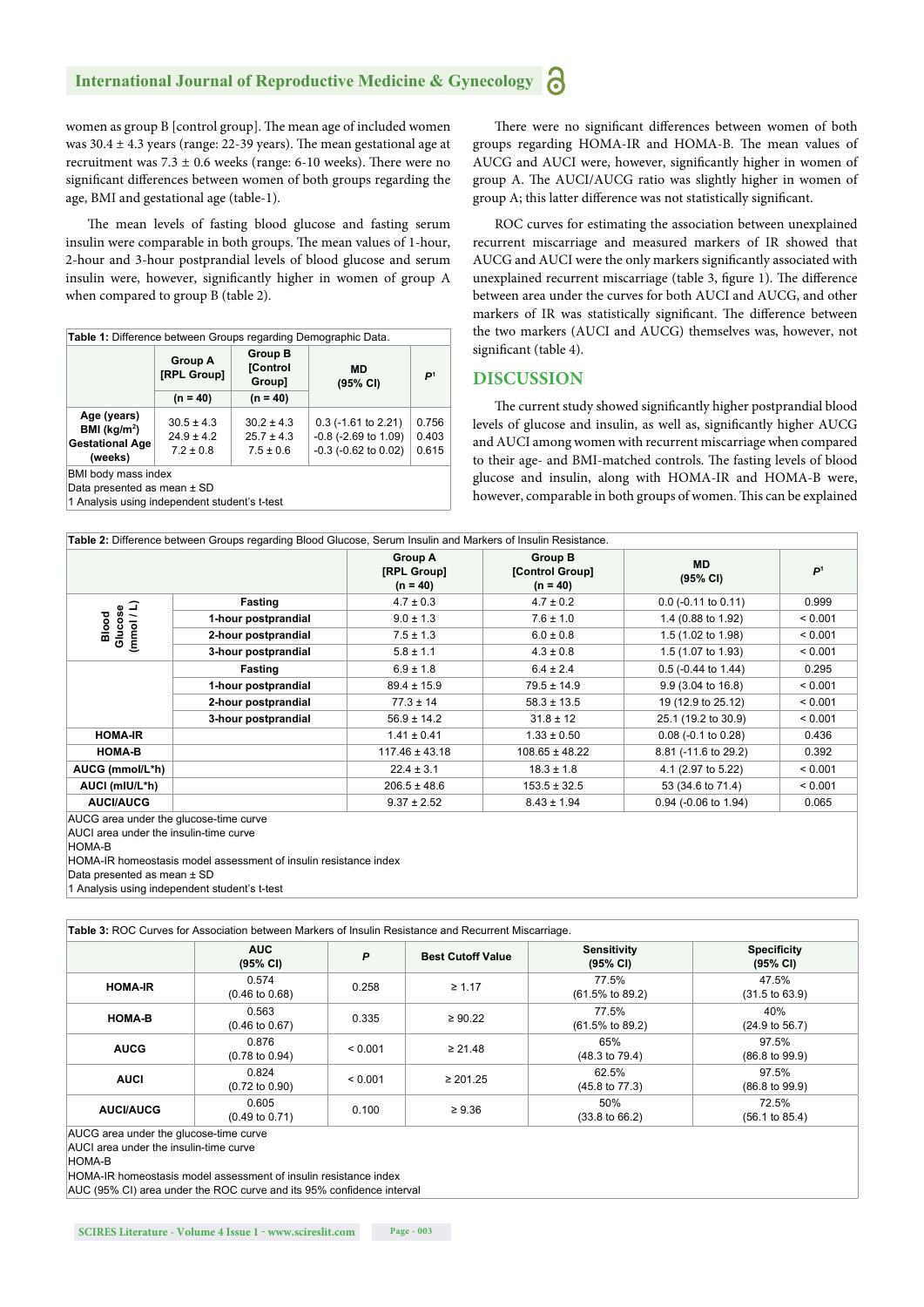

**Table 4:** Difference between ROC Curves for Association between Markers of Insulin Resistance and Recurrent Miscarriage.

|                               | $\wedge$ AUC<br>(95% CI)  | P       |  |  |
|-------------------------------|---------------------------|---------|--|--|
| <b>HOMA-IR vs. HOMA-b</b>     | 0.011 (-0.087 to 0.109)   | 0.822   |  |  |
| <b>HOMA-IR vs. AUCG</b>       | 0.302 (0.151 to 0.453)    | < 0.001 |  |  |
| <b>HOMA-IR vs. AUCI</b>       | 0.250 (0.090 to 0.411)    | 0.002   |  |  |
| <b>HOMA-IR vs. AUCI/AUCG</b>  | 0.031 (-0.152 to 0.214)   | 0.740   |  |  |
| <b>HOMA-b vs. AUCG</b>        | 0.313 (0.163 to 0.463)    | < 0.001 |  |  |
| <b>HOMA-b vs. AUCI</b>        | 0.261 (0.112 to 0.410)    | < 0.001 |  |  |
| <b>HOMA-b vs. AUCI / AUCG</b> | 0.042 (-0.121 to 0.206)   | 0.613   |  |  |
| <b>AUCG vs. AUCI</b>          | $0.052$ (-0.063 to 0.167) | 0.376   |  |  |
| <b>AUCG vs. AUCI / AUCG</b>   | 0.271 (0.106 to 0.436)    | 0.001   |  |  |
| <b>AUCI vs. AUCI / AUCG</b>   | 0.219 (0.142 to 0.296)    | < 0.001 |  |  |
| $1100$ $3.11$                 |                           |         |  |  |

.c area under the glue AUCI area under the insulin-time curve

HOMA-B

HOMA-IR homeostasis model assessment of insulin resistance index ∆ AUC (95% CI) difference between two areas under the ROC curves and its 95% confidence interval

by the observation that IR of both the liver and the peripheral tissues (e.g. muscle and fat) tend to exhibit a 'separation' phenomenon. In the liver, the IR phenomenon is mainly manifested as elevated fasting blood glucose, while in peripheral tissues IR manifests as elevated post-prandial blood glucose after glucose loading. HOMA-IR estimates an individual's overall insulin sensitivity via the insulin sensitivity of the liver, which mainly reflects the degree of IR in the fasting state [11].

Women with recurrent miscarriage included in the current study showed elevated postprandial blood glucose levels, indicating that IR of the peripheral tissues is more pronounced than that of the liver. Included women also showed a deferred peak of blood glucose and insulin. As such, an evaluation in IR using HOMA-IR may actually underestimate the degree of IR of an individual. Meanwhile, there is no universal consensus about the most accurate method of measuring IR. IR is generally difficult to define and measure in epidemiological studies. The glucose clamp technique, which is considered the gold standard direct *in vivo* test of insulin sensitivity, is laborious and expensive. All practical tests assessing IR (including HOMA-IR, glucose/insulin ratio, and other tests) are indirect measures [12-13].

The association between IR and 'otherwise' unexplained recurrent

miscarriage is well known and well observed in several previous studies. Celik, et al. compared 64 pregnant women with recurrent prior pregnancy loss to 64 pregnant controls, and found significantly higher mean values of fasting blood glucose, fasting serum insulin, and HOMA-IR in the recurrent pregnancy loss group [10].

In a larger study conducted on 621 pregnant women (of them 161 women had a prior history of recurrent spontaneous miscarriage), Hong, et al. found a significantly higher fasting plasma glucose, fasting plasma insulin, and HOMA-IR among women with recurrent miscarriage when compared to their controls. The authors of this study also showed that serum hCG and serum progesterone concentrations were negatively correlated to HOMA-IR and positively correlated to fasting glucose-to-insulin ratio [14].

In a large systematic review and meta-analysis conducted by Li, et al. 7 studies between 1996 and 2012 were included, with a total of 467 women with recurrent miscarriage and 413 control women. The authors found no significant difference between both groups regarding the fasting glucose, and a significantly higher fasting insulin level as well as a significantly higher proportion of women with HOMA-IR  $> 4.5$  and glucose-to-insulin ratio  $< 4.5$  among women with recurrent miscarriage [6].

In addition to this biochemical association between recurrent miscarriage and IR, a clinical evidence of association has been also shown. Metformin (a long-known treatment of IR) was shown to significantly improve pregnancy outcome in women with previous miscarriage in a number of clinical trials [15-17].

The mechanism underlying the association between IR, or effect of metformin, and the risk for miscarriage remains unclear. Two possible mechanisms have been postulated by studies involving patients with PCOS [18]. Jakubowicz, et al. found that hyperinsulinemia led to reduced concentrations of Insulin-Like Growth Factor Binding Protein-1 (IGFBP-1) and glycodelin in early stage of pregnancy, thereby increasing the likelihood for miscarriage. Glycodelin may play a role in inhibiting the endometrial immune response of the embryo and IGFBP-1 appears to facilitate adhesion processes at the fetal-maternal interface [19]. Insulin, however, can negatively regulate the concentrations of glycodelin and IGFBP-1, increasing risk for miscarriage [20]. Hyperinsulinemia may increase the level of plasminogen activator inhibitor-1 and induce villous thrombosis, thereby reducing the blood supply to the placenta and leading to trophoblastic hypoplasia, resulting in miscarriage [21].

### **REFERENCES**

- 1. Mehmet O, Mehmet S, Hatice S, Muhammet S, Ali O, Mehmet F, et al. Evaluation of etiologic causes of recurrent pregnancy loss. J Turk Soc Obstet Gynecol. 2013; 10: 67- 71. https://goo.gl/yYxPfs
- 2. Jaslow CR, Carney JL and Kutteh WH. Diagnostic factors identified in 1020 women with two versus three or more recurrent miscarriage. Fertil Steril. 2010; 93: 1234-1243. https://goo.gl/zFoWrV
- 3. Fox-Lee Laura and Schust DJ. Recurrent pregnancy loss: In Berek JS ed, Berek & Novak Gynecology, 14th ed. Philadelphia: Lippincott Williams &Wilkins, 2007; 1277- 322.
- 4. Maryam K, Bouzari Z, Basirat Z, Kashifard M and Zadeh MZ. The comparison of insulin resistance frequency in patients with recurrent early pregnancy loss to normal individuals. BMC. 2012; 5: 133. https://goo.gl/in5RHP
- 5. Tian L, Shen H, Lu Q, Norman RJ and Wang J. Insulin resistance increases the risk of spontaneous abortion after assisted reproduction technology treatment. Clin Endocrinol Metab. 2007; 92: 1430-1433. https://goo.gl/bwLejG